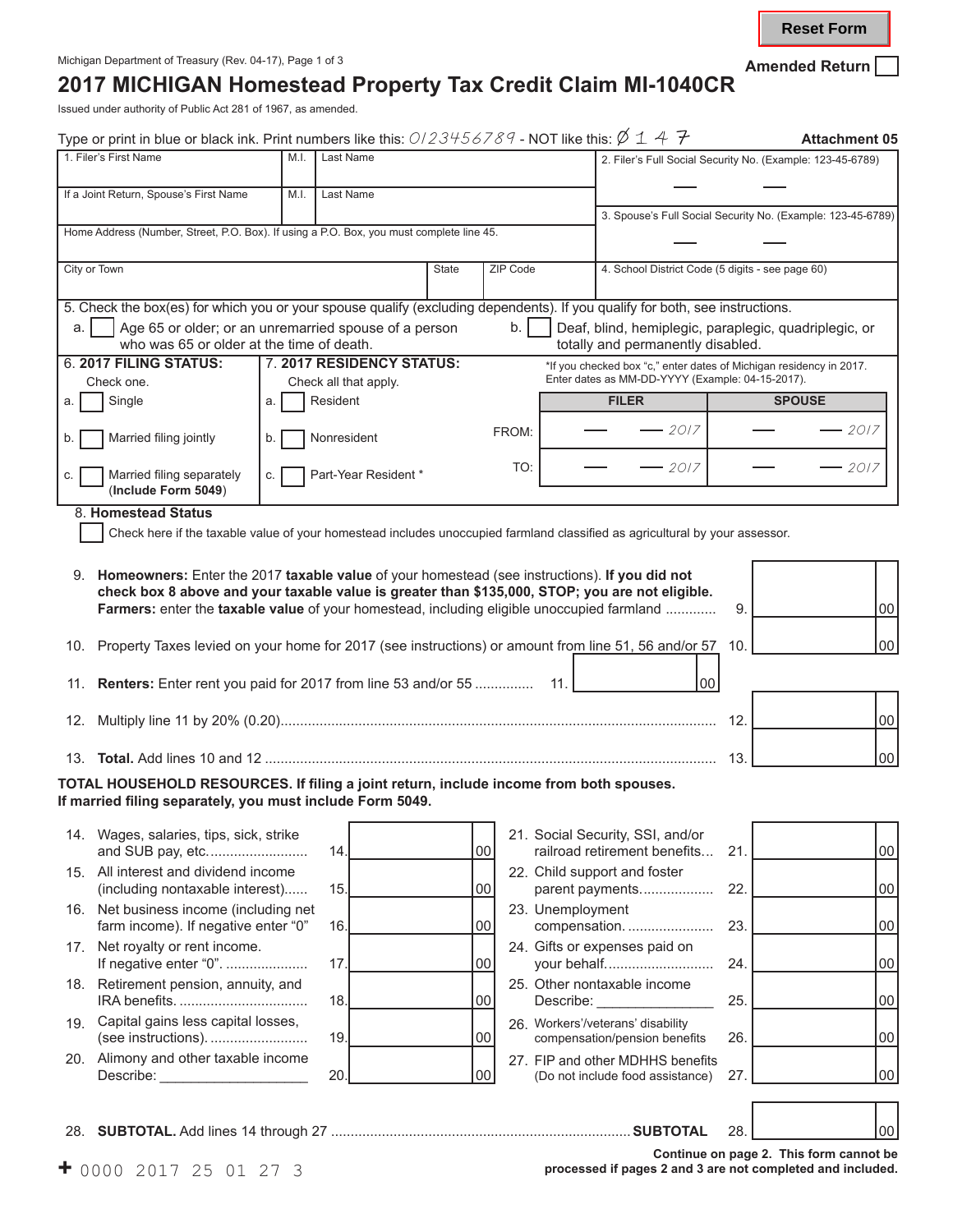Filer's Full Social Security Number

| 29.<br>30. | Other adjustments (see instructions).<br>30.<br>00                                                            | 29. | 00 |
|------------|---------------------------------------------------------------------------------------------------------------|-----|----|
|            | 31. Medical insurance/HMO premiums you paid for you and your family<br>00                                     |     |    |
|            |                                                                                                               | 32. | 00 |
| 33.        | TOTAL HOUSEHOLD RESOURCES. Subtract line 32 from line 29.                                                     | 33. | 00 |
|            | 34. Multiply line 33 by 3.5% (0.035) or by the percent in Table 2 (see instructions). If negative, enter "0". | 34. | 00 |
|            | 35. Subtract line 34 from line 13 and enter the amount here. If line 34 is more than line 13, enter "0"       | 35. | 00 |
|            | PART 1: ALLOWABLE COMPUTATION Complete one of the sections below, either A, B, or C (see instructions).       |     |    |
|            | SECTION A: SENIOR CLAIMANTS (if you checked only box 5a)                                                      |     |    |
|            |                                                                                                               | 36. | 00 |
|            | 37. Percentage from Table A (see instructions) that applies to the amount<br>$\frac{0}{0}$<br>37.             |     |    |
|            |                                                                                                               |     | 00 |
|            | SECTION B: DISABLED CLAIMANTS (if you checked only box 5b, or both boxes 5a and 5b)                           |     |    |
|            |                                                                                                               |     | 00 |
|            | SECTION C: ALL OTHER CLAIMANTS (if you did not check box 5a or 5b)                                            |     |    |
|            |                                                                                                               | 40. | 00 |
|            | 41. Multiply amount on line 40 by 60% (0.60). Enter amount here and on line 42 (maximum \$1,200)              | 41  | 00 |
|            | PART 2: PROPERTY TAX CREDIT CALCULATION All filers must complete this section.                                |     |    |
|            | 42. Enter amount from line 38, 39 or 41, or from Worksheet 3 (see instructions) for FIP/MDHHS                 | 42. | 00 |
|            | 43. Percentage from Table B (see instructions) that applies to the amount<br>$\%$                             |     |    |
|            | 44. PROPERTY TAX CREDIT. Multiply amount on line 42 by percentage on line 43. Enter amount here               | 44. | 00 |

**NOTE: Seniors who pay rent (including rent paid to adult care facilities):** Complete Worksheet 4 in the MI-1040 book and enter amount from worksheet on line 44 (maximum \$1,200).